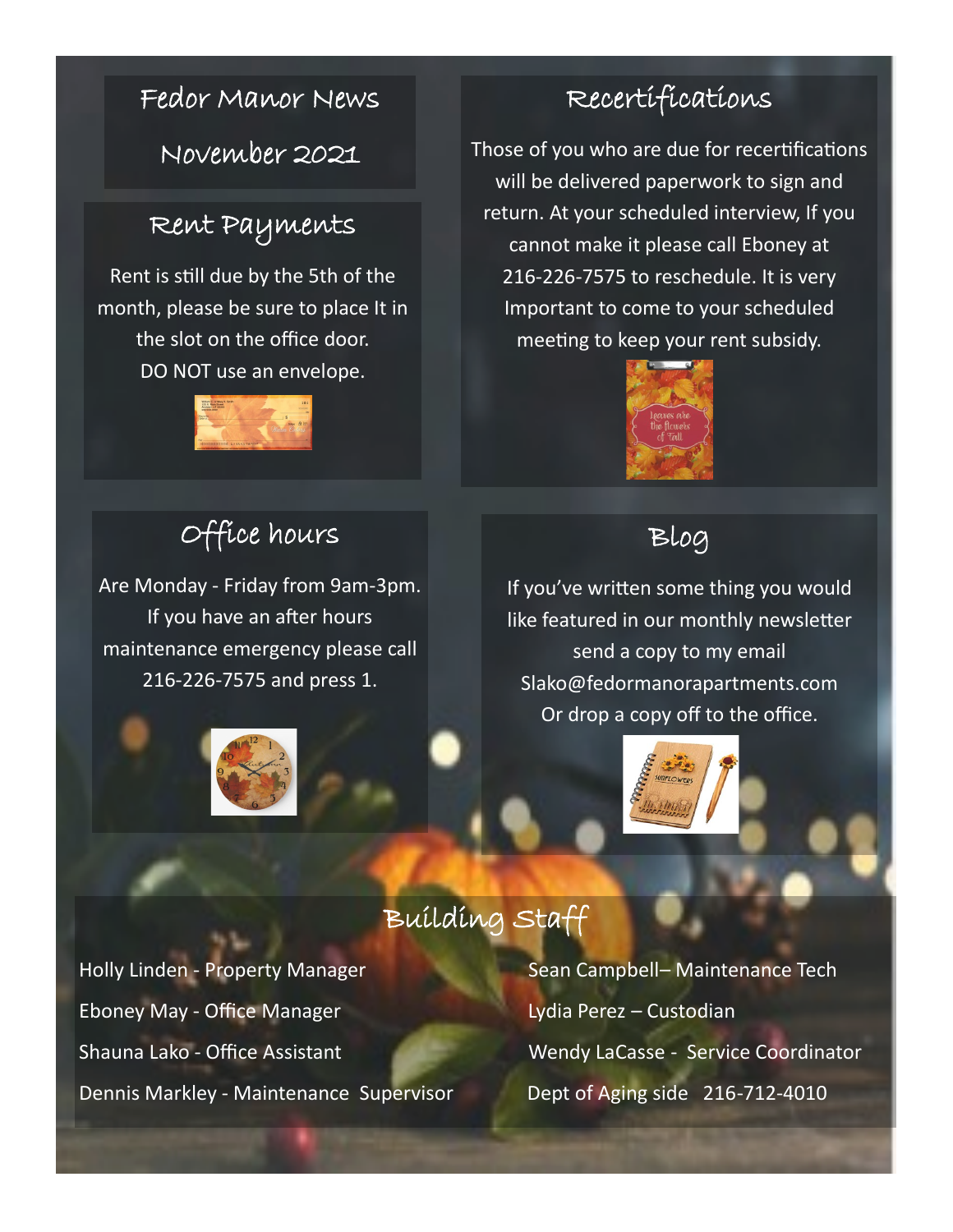### No Smoking

By law you may not smoke within 30 feet of any entranceway. This means that you may not smoke by either entry door, the outdoor patio, or the outside stairway entrance. You must move away from the building to smoke. Smoking on the building grounds can result in a lease violation. Please see your house rules for information on this topic.



### Events

Check the calendar for any upcoming events. All event dates and times will be posted. Events that requires a sign up sheet will have one placed on the sign-up table. Please check each event flyer for more information.



Like our facebook page **https://www.facebook.com/fedormanorapartments**



### Pictures

We will be taking pictures at our monthly events and putting them on our social media page. If you do wish to have pictures of you included, please let us know.



### Promptness

Please be on time to any scheduled event you signed up for. If you are unable to attend, please remove yourself from the sign-up sheets. Most events are planned based on number of participants.



## Shopping Carts

Tenants must sign up at the office to use the shopping carts. Please see a Facebook staff member to use them.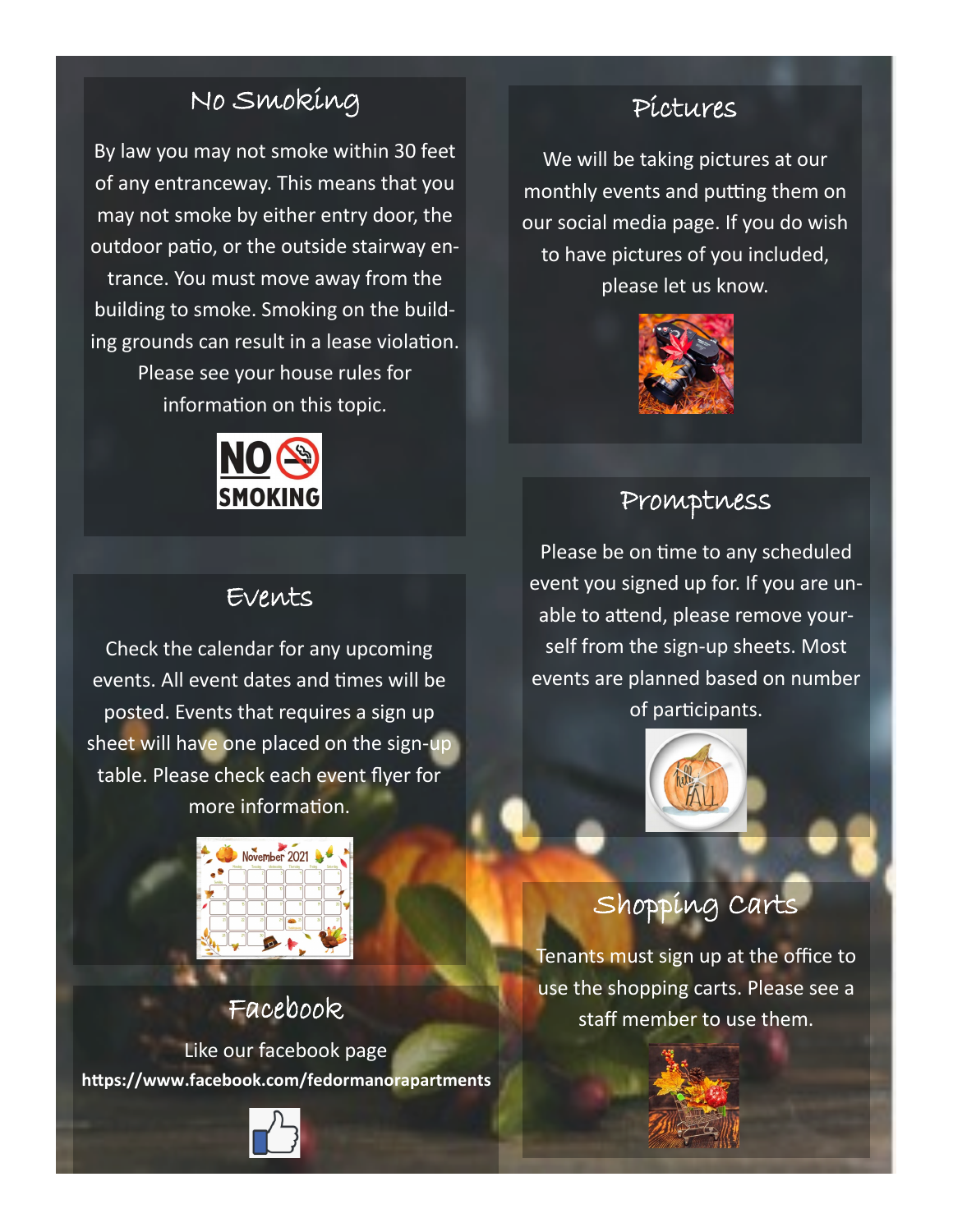## After Hours Maintenance Emergencies

If you have an after hours maintenance emergency, please dial 216-226-7575 and press 1 to be connected to the emergency service line. Please do not call the maintenance crews phones or knock on their doors. The emergency service will contact them if needed.



## Bag of Groceries

We will no longer be delivering the bag of groceries which is dropped off every third Tuesday of the month. You must come downstairs and pick it up. If you do not your bag of groceries will be donated. It will be listed on the calendar



## Bird Feeding

While we are an animal loving facility, we ask that you please refrain from feeding the birds. It can attract other animals to the building.



### Loud Noises

Please be kind to your neighbors and keep the noise to a minimum between the hours of 10pm and 7am.



# Socializing

While we understand the appeal to be outside with our friends. We kindly ask that you please refrain from "socializing" in front of any of the building's entryways. This can make it difficult for other residents to enter and exit the building.



# Fabulous Words With

Freida

"Time is like a river. You cannot touch the same water twice, because the flow that has passed will never pass again. Enjoy every moment of your life!"

- Harsh Goenka from Twitter

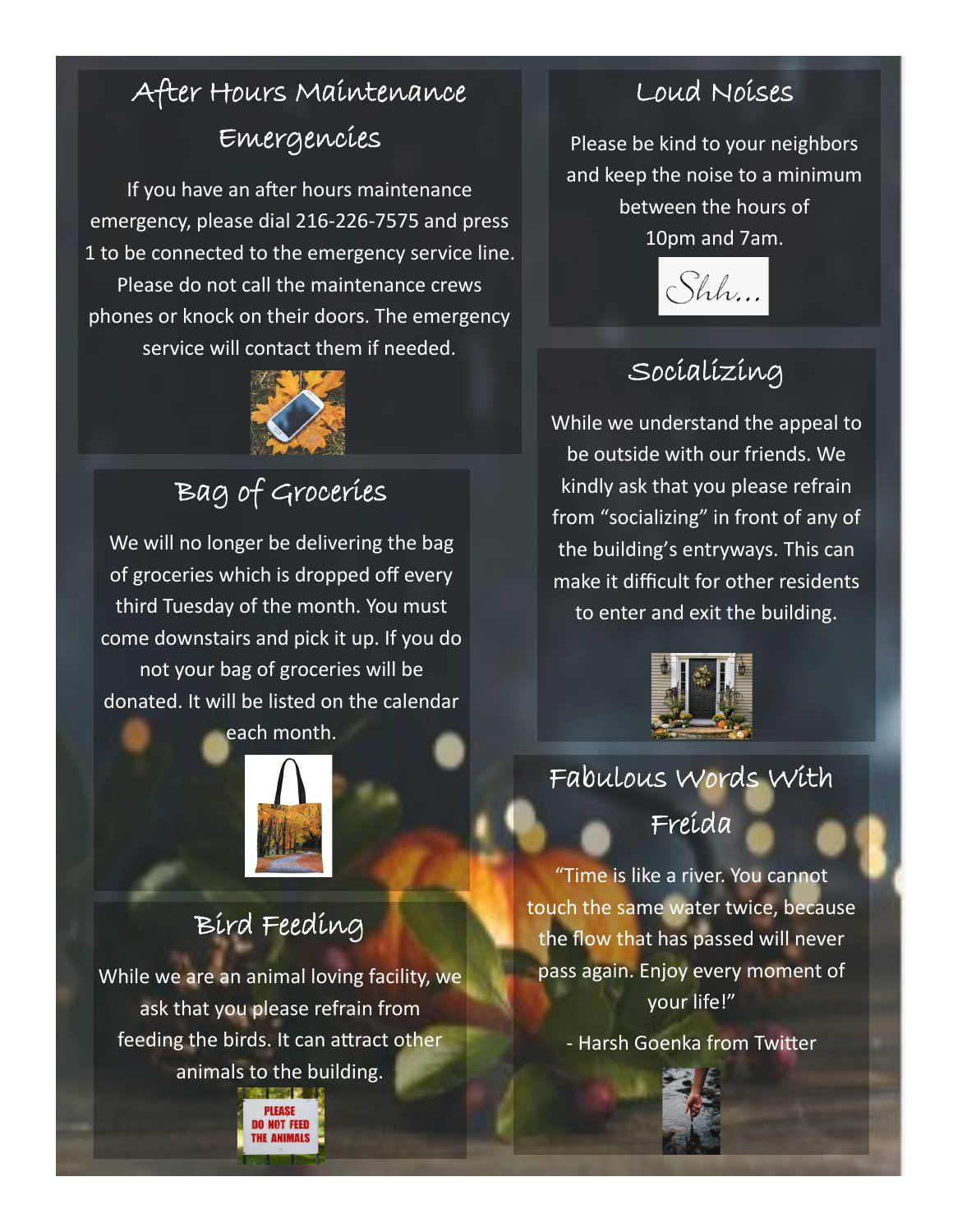### Words From Wendy

Hello Fedor Manor Residents,

Happy Thanksgiving to you all. I am thankful this year for all the residents and staff at Fedor Manor. It has been such a pleasure getting to know you all. Thank you for your trust in me to help you. I am here to help in any way that I can.

November is Native American Heritage month. This month is a time to celebrate the rich and diverse culture, tradition, and heritage of these remarkable Americans who deeply enrich the quality and character of our nation.

November 11<sup>th</sup> is Veteran's Day. It is a time to pay respect to those who have served. Thank you to the veterans at Fedor Manor who have served our country.

Happy Hanukkah! This is celebrated November 28<sup>th</sup> thru December 6<sup>th</sup>.

Chair yoga will be held on November  $8<sup>th</sup>$  at 11:00. Please sign up if you would like to attend so we can keep this wonderful exercise program going. We need at least 5 participants to continue this program. Please sign up at least by Friday before the class is scheduled.

On November 9<sup>th</sup> at 11:00 Angels Home Health Care will be here to do a presentation on depression and anxiety and do blood pressure checks. Please use the sign- up sheets on the first floor to register.

The bag of groceries for those who have registered will be held on November 16<sup>th</sup> at about 1:45. Please come to the first floor to pick up your groceries. If you would like to receive a bag and are not registered, please let me know. If you receive the bag of groceries and no longer want them, please let me know as soon as possible. We tend to end the day with quite a few unwanted bags.

The next podiatry clinic will be held on December  $1<sup>st</sup>$ on the second floor. The podiatrist will be doing toenail cutting and callus care. Please call me if you want to register to see the doctor, even if you have seen him in the past.

Mark your calendar if interested in learning more about mental health. The National Alliance on Mental Illness will be here on December  $16<sup>th</sup>$  to talk about mental health 101.

If you have an authorized representative on file with The Department of Job and Family Services, there is a new form that needs to be completed. They will no longer accept the old forms. Please contact me if you need assistance with this.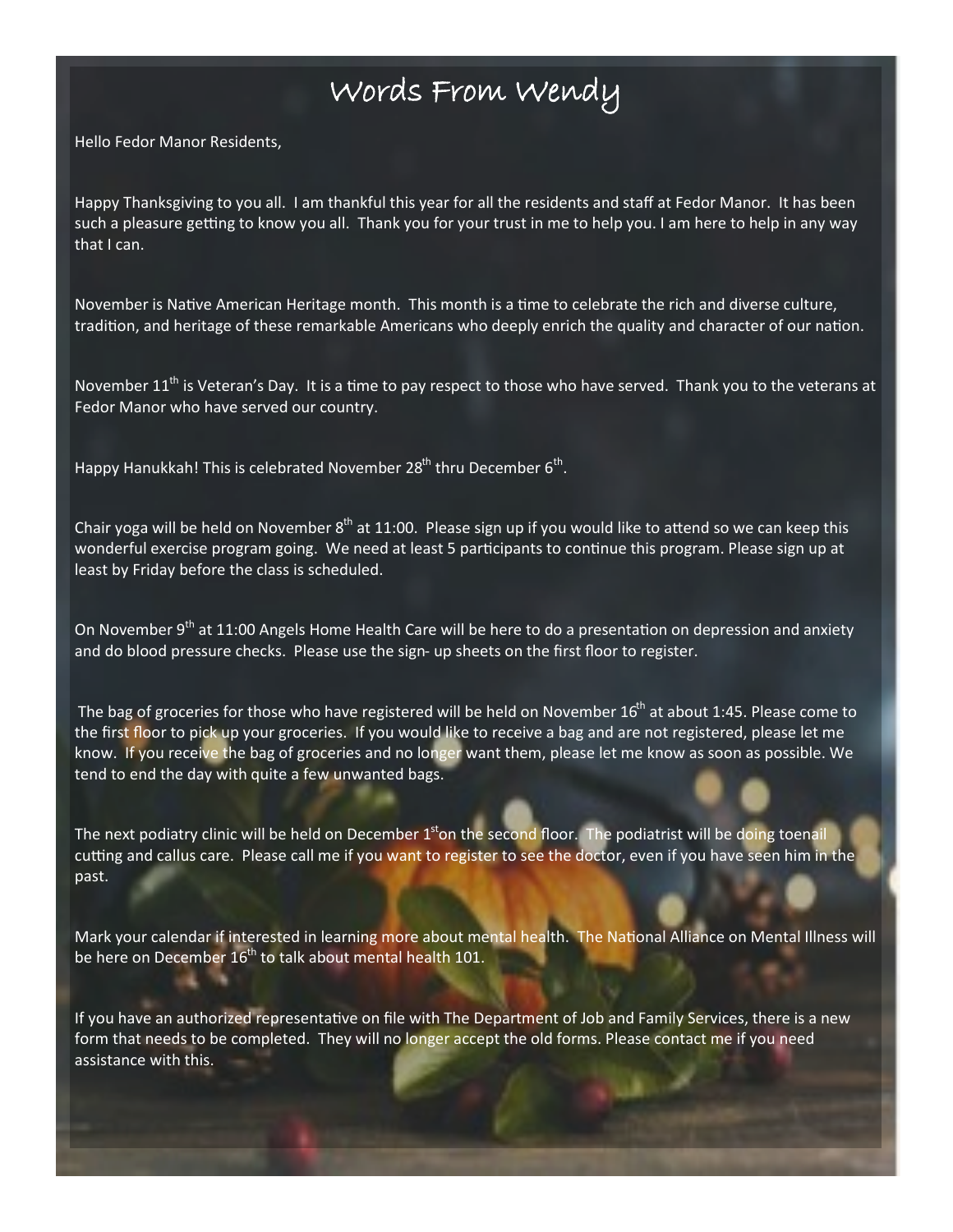## Words From Wendy (Continued)

I thought I would talk this month about how to declutter and keep your apartment clean. Decluttering can seem like an overwhelming task but in the end, you will be surrounded by things that make you happy.

- 1. Donate clothes or items you don't wear anymore.
- 2. Clean up every time you cook. Dirty countertops attract household pests. Wash your dishes daily.
- 3. Wipe up messes as they happen. Put things away after you use them can make a big difference.
- 4.When you buy something new, toss, sell, or donate an older item to create space for the new item. Less stuff in your apartment is less stuff you must manage.
- 5.Get in the habit of making your bed. Simply making the bed each day will have a domino effect, allowing you to keep everything neat and tidy.
- 6. Use a hamper for dirty clothes.
- 7. Take out the trash when you leave your home. Grab trash from the bathrooms every time you take the kitchen trash out.
- 8. When you keep your countertops free of clutter, not only is it more visually appealing, t makes it easier to wipe down.
- 9. Clear out old stuff from the fridge as you make your grocery list. Clean out expired food from your kitchen cabinets.
- 10. Use disinfecting wipes for a quick clean of your bathroom sink.
- 11. Doing a big declutter will make cleaning so much faster in the future.
- 12. Start with just five minutes per day of decluttering. Do another five minutes tomorrow and another the next day. Tackle one space at a time. Use the three-box method and label them "keep", "trash", and "donate." Doing a little bit each day can make a difference.
- 13. Get rid of duplicate items.
- 14. Keep your garbage disposal and sinks clean to prevent fruit flies.
- 15. Keep a designated spot for items you want to keep. Everything needs a home.
- 16. Go thru your mail each day. To work thru paper clutter, think about what can be shredded, filed, or recycled. Get rid of cardboard boxes.
- 17. Don't treat your home like a storage unit. Keep what you need and what makes you happy. Try to get out of the mentality that you might need it someday. Ask yourself, "have I used this item in the last year?" If the answer is no, you may want to think about getting rid of it.

Looking at one freshly cleaned-out space might inspire you to clean out the rest of your apartment. Think about what you can gain by decluttering. You gain space, time, and energy among other things.

### The following are some agencies that will take your donations:

Simple Recycling 216-662-4483 Common Threads 440-641-1311 Savers 440-356-1186 American Cancer Society 440-333-6307 Goodwill 440-937-3305 Volunteers of American 1-800-873-4505 Church Street Ministry 440-239-0549 Habit for Humanity 216-429-3631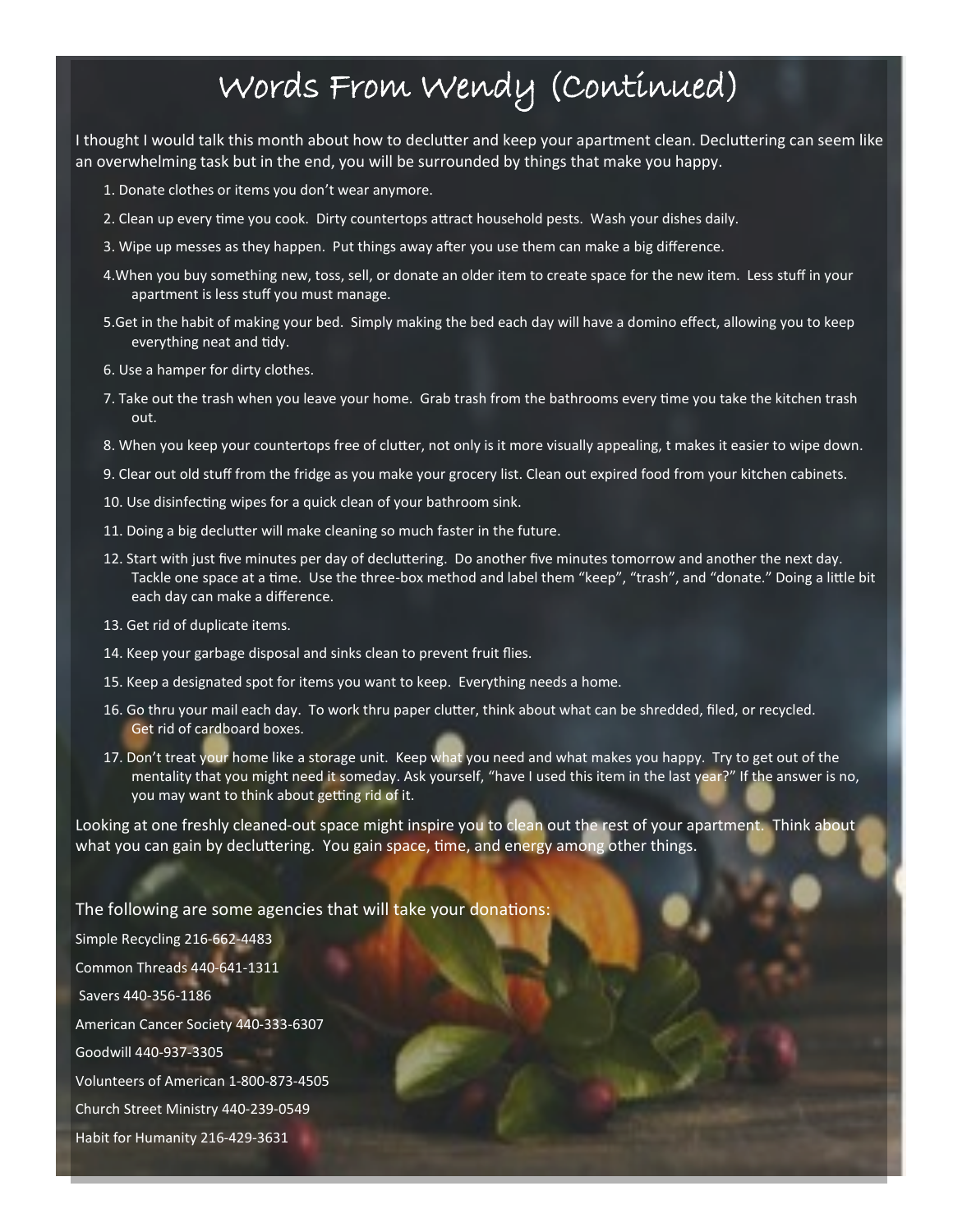## Words From Wendy (Continued)

If you feel you need assistance with household chores, please reach out to me. Options or Passport may be available for you. There are also private agencies you can hire.

There will be a hearing clinic on November  $19<sup>th</sup>$  at 1:00. Please see me if you would like to register to see the hearing specialist. The clinic will be provided by Earl Gentile. Here is some information about his services:

- 1. Each appointment last about 30 minutes.
- 2. Cleaning the ears before the hearing test if needed is \$25. If you purchase a hearing aid, there is no charge for the ear cleaning.
- 3. There is no insurance that will pay to have your ears cleaned before the hearing test.
- 4. Medicaid may pay for the cleaning of your hearing aid. The charge to have your hearing aid cleaned is \$45. This includes the cleaning of the ears if needed before the hearing test.
- 5. Medicaid and some advantage plans may pay for the cost of the hearing aid. Mr. Gentile's office can check on this for you if a hearing aid is needed.
- 6. Payment for services can be cash, check or credit card, or an invoice can be sent to you.

If you missed the presentation by John Winters from the Lakewood Police Department here are some tips to stay safe:

- 1. Don't leave your keys in the car or your car running. Keep your car and apartment doors locked.
- 2. Don't let anyone in the building that you don't know. Make sure the door closes behind you.
- 3. Be aware of your surroundings. Trust your instinct. If it doesn't feel right, get out of the situation quickly. Know who is behind you when out walking.
- 4. When crosses the street, make eye contact with the driver before crossing.

The non-emergency number to call Officer John Winters is 216-521-6773

Cell number is 216-333-6173

Wendy LaCasse, Service Coordinator 216-712-4010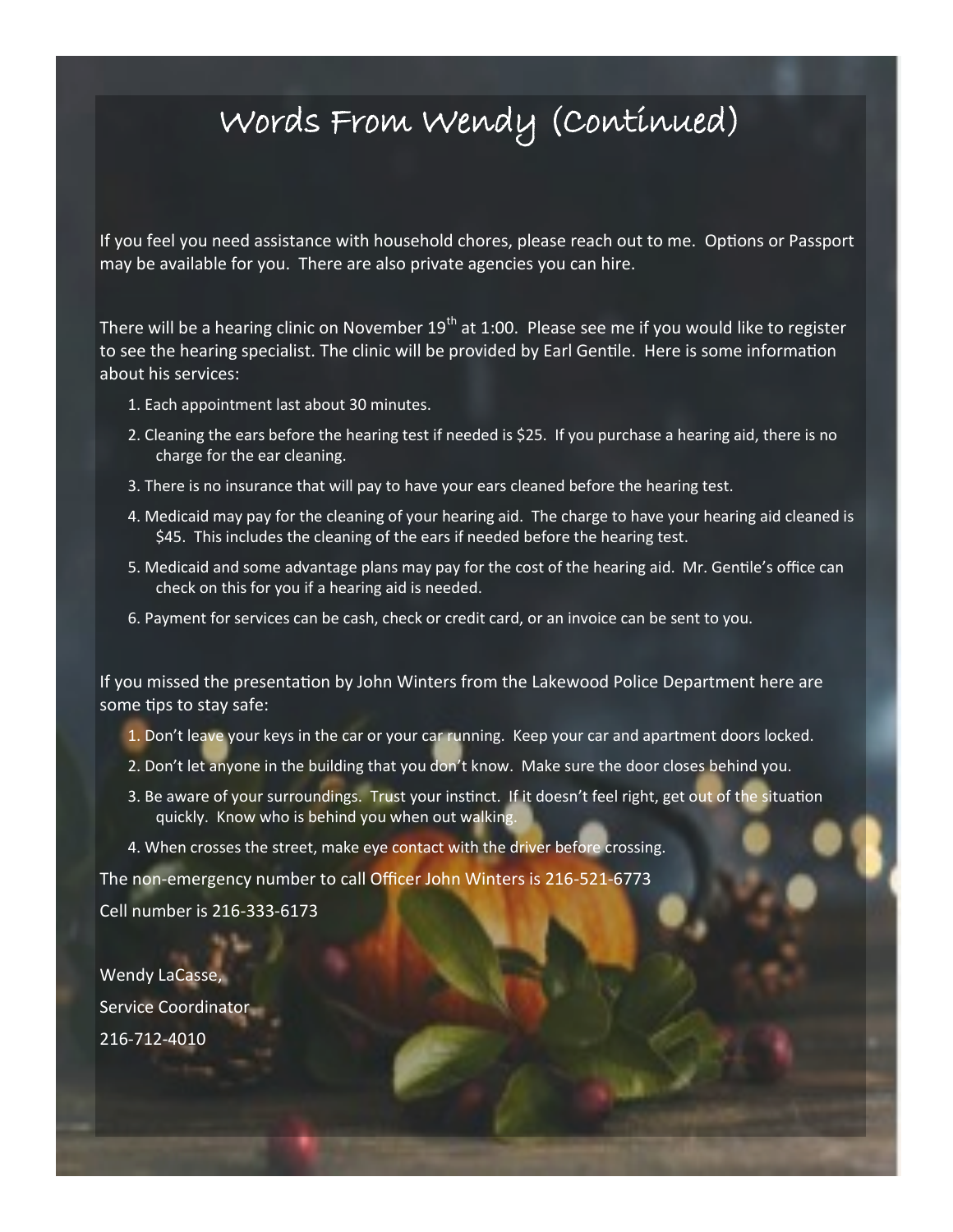# November Birthdays

Ghodratolhagh Nayyeri November 1st Apt 904 Gary Anderson November 5th Apt 204 Judith Yackly November 6th Apt 303 James Kennon November 9th Apt 911 Carlos Rivera November 10th Apt 510 Marian Haine November 11th Apt 607 Lucy Jones November 11th Apt 901 Robert Kiss November 11th Apt 410 Carol Simmonds November 12th Apt 202 Dennis McElroy November 13th Apt 413 Rada Georgescu November 16th Apt 502 Jon Geca November 17th Apt 404 Robert Smolek November 23rd Apt 315 George Dimitrie November 23rd Apt 504 Nancee Mazzei November 25th Apt 804 Norma Sambolin November 26th Apt813 Phyllis Wilson November 29th Apt 801 Dorothy Herrick November 30th Apt 811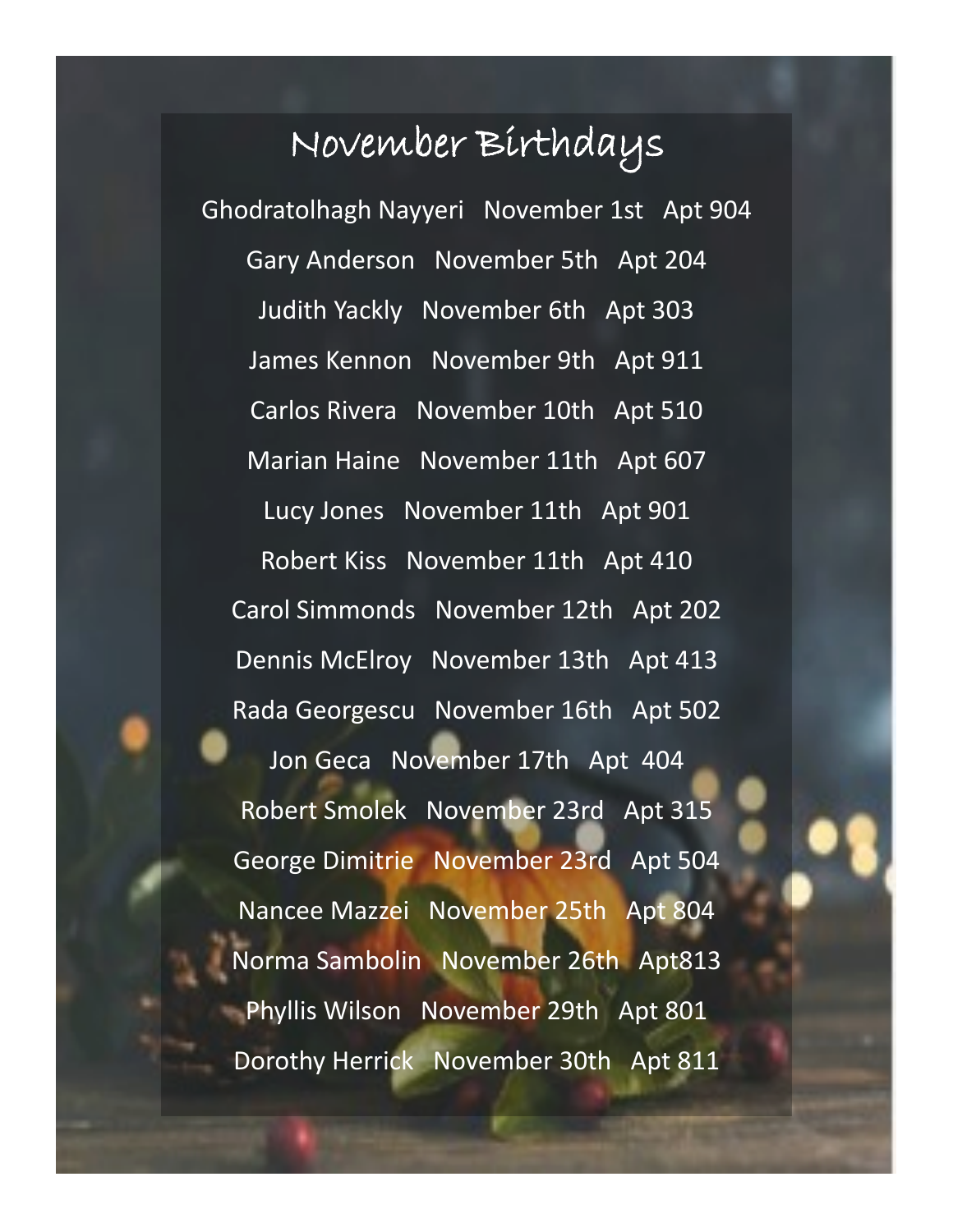# Thanksgiving Turkey



### *Ingredients:*

- **2 Tablespoons dried Parsley**
- **2 Tablespoons ground dried rosemary**
	- **2 Tablespoons rubbed dried sage**
- **2 Tablespoons dried thyme leaves**
	- **1 Tablespoon Lemon Pepper**
		- **1 Tablespoon Salt**
- **1 (15lb) Whole Turkey, Neck and Giblets removed** 
	- **2 Stalks Celery, chopped**
	- **1 Orange, cut into wedges**
		- **1 Onion, Chopped.**
		- **1 Carrot, Chopped**
	- **1 (14.5 ounce) Can of Chicken Broth**
		- **1 (750 milliliter) Champagne**

#### *Directions :*

*Step 1 -* **Preheat oven to 350 degrees F (175 degrees C) line a turkey roaster with sheets of aluminum foil long enough to wrap around turkey,** 

*Step 2* **- Stir together the parsley, rosemary, sage, thyme, lemon pepper, and salt in a small bowl. Rub the herb mixture into the cavity of the turkey, then stuff with the celery, orange, onion, and carrot. Truss if desired, and place the turkey into the roasting pan. Pour the chicken broth and champagne over the turkey, making sure to get some champagne in the cavity. Bring the aluminum foil over the top of the turkey, and seal. Try to keep the foil from touching the skin of the turkey breast or legs.**

*Step 3 -* **Bake the turkey in the preheated oven for 2 1/2 to 3 hours until no longer pink at the bone and the juices run clear. Uncover the turkey, and continue baking until the skin turns golden brown, 30 minutes to 1 hour longer. An instant-read thermometer inserted into the thickest part of the thigh, near the bone should read 180 degrees F (82 degrees C). Remove the turkey from the oven, cover with a doubled sheet of aluminum foil, and allow to rest in a warm area 10 to 15 minutes before slicing.**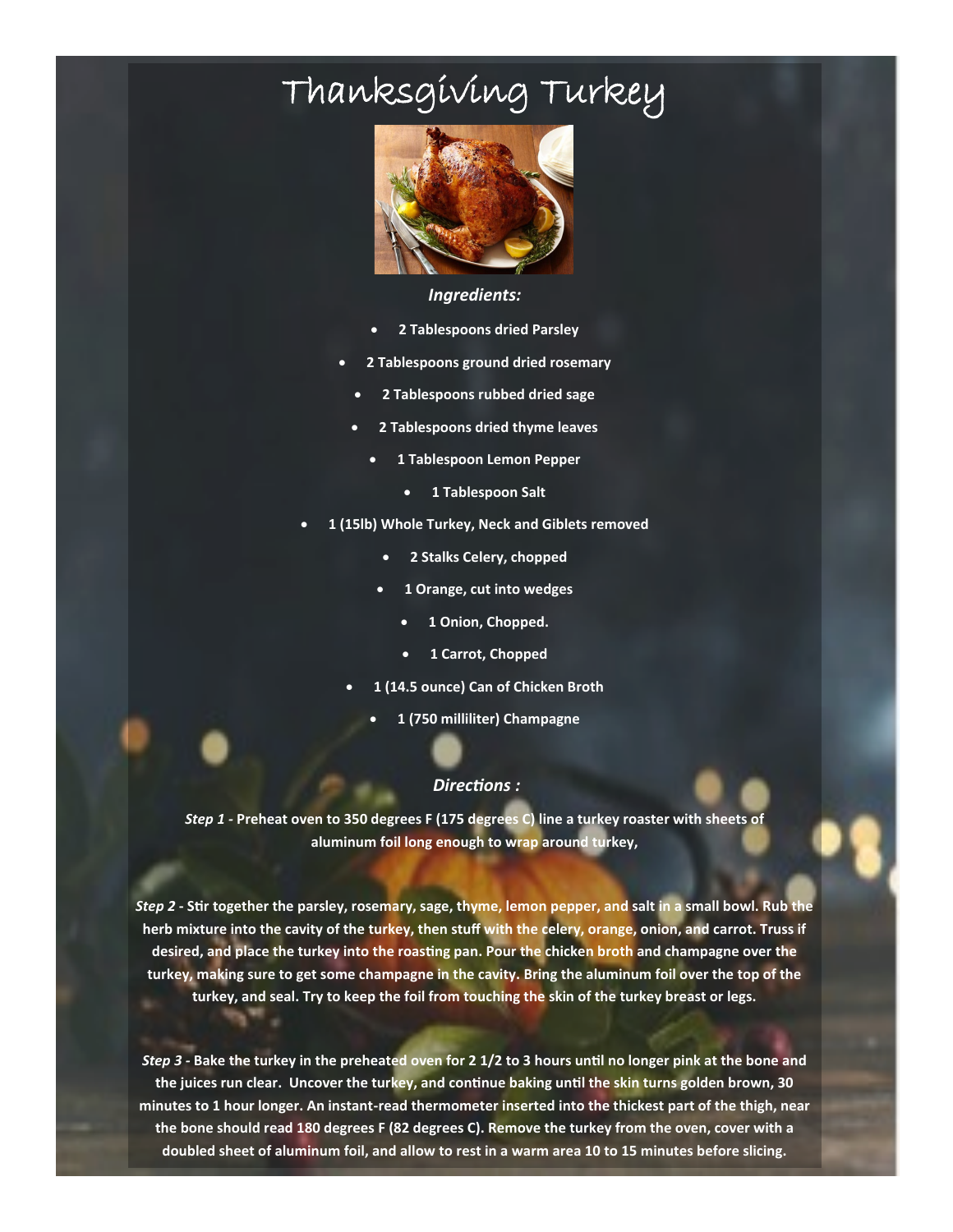

### A Thanksgiving crossword puzzle

### Across  $\rightarrow$

- 2. A synonym for Native Americans.
- 7. It takes place in New York on Thanksgiving Day.
- 8. Many Americans love to watch it on Thanksgiving Day.
- 9. A synonym for grateful.
- 10. A bird eaten on Thanksgiving.
- 13. They came to America in 1620.
- 14. On the fourth Thursday in November.

Down  $\downarrow$ 

- 1. A large orange vegetable.<br>3. It is Thanksgiving month.
- 
- 4. The ocean crossed by the colonists.
- 5. The name of their ship.
- 6. The American word for Autumn.
- 11. It is black after Thanksgiving Day.
- 12. A yellow vegetable.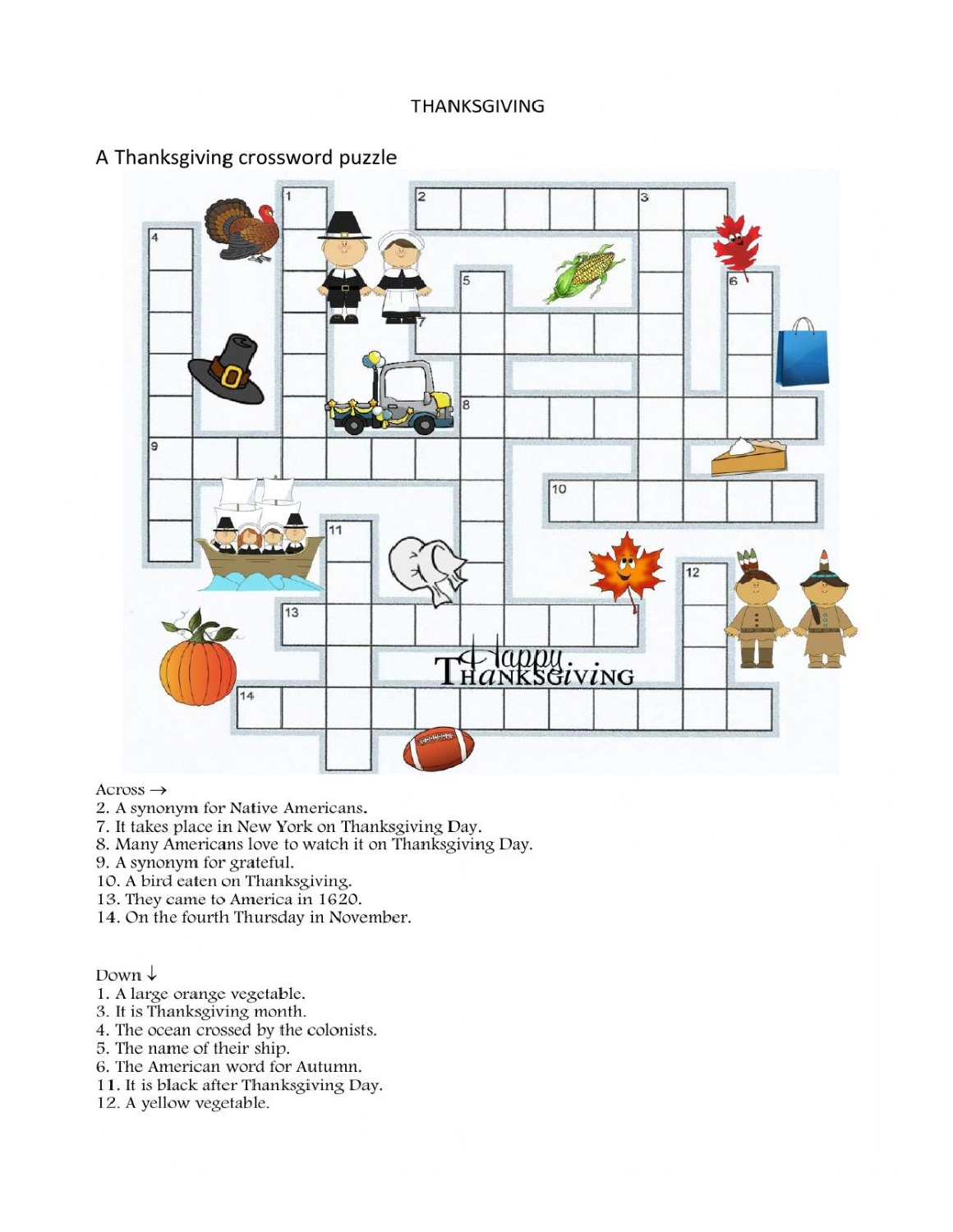## **Fedor Manor Christmas Party**

Our Annual Christmas Party will be held on Thursday, December 9th, at 12pm.

Please sign up with your name, apartment number and if you would like your food packaged to go or if you would like to enjoy your meal in the patio with fellow residents.

You **MUST** sign up for this meal. We need an exact count so we cannot take any late sign-ups. There will be a sign up sheet up until end of day November 10th.

> If you do not sign-up you will not get a meal. We are not ordering any extra meals.